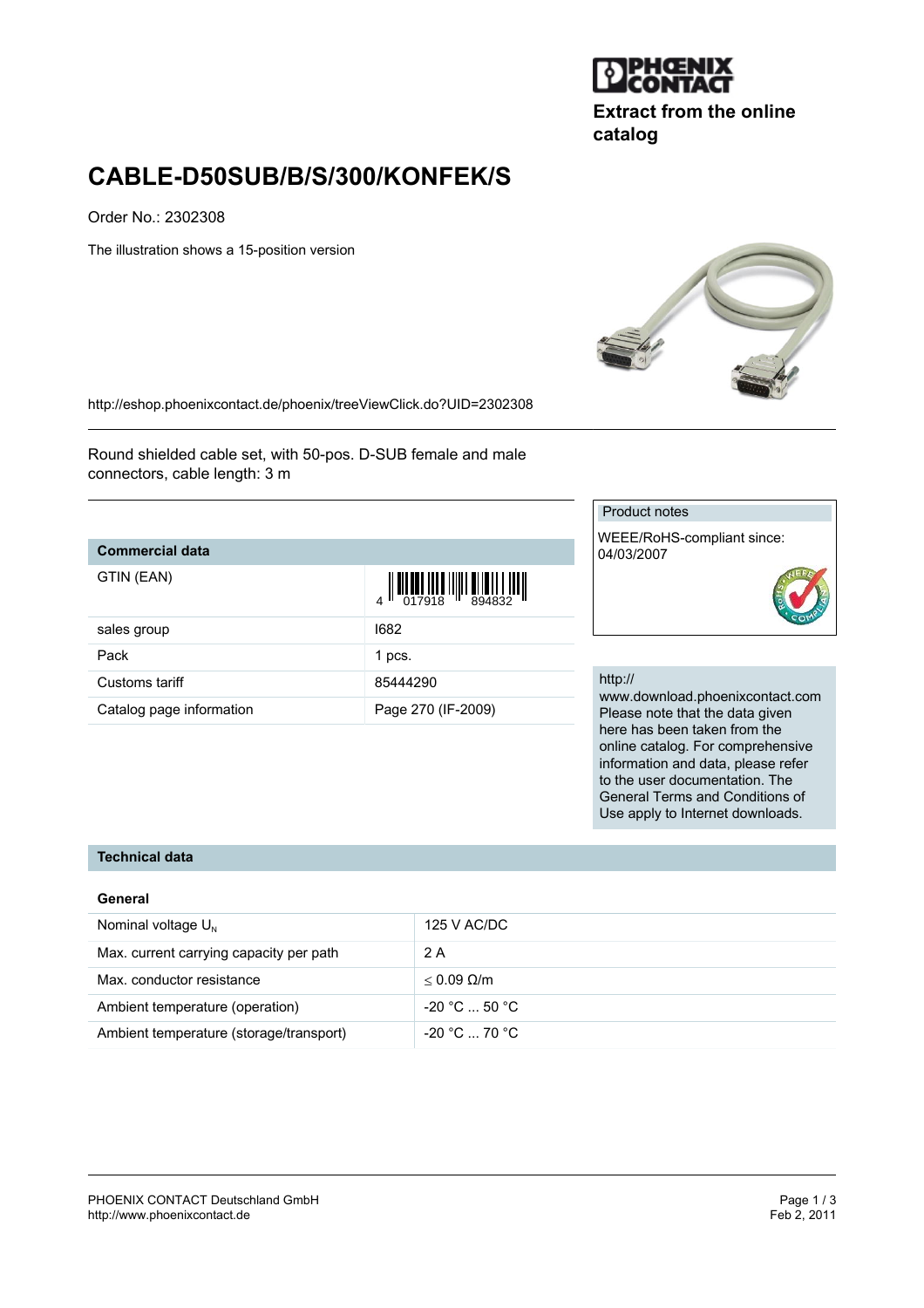## CABLE-D50SUB/B/S/300/KONFEK/S Order No.: 2302308 <http://eshop.phoenixcontact.de/phoenix/treeViewClick.do?UID=2302308>

| Number of positions                | 50                                                 |
|------------------------------------|----------------------------------------------------|
| Number of positions, control side  | 50                                                 |
| Number of connectors, control side |                                                    |
| Number of positions, module side   | 50                                                 |
| Number of connectors, modul side   |                                                    |
| Fixed cable length                 | 3 <sub>m</sub>                                     |
| Single wire, cross section         | $0.25$ mm <sup>2</sup>                             |
| AWG                                | 24                                                 |
| External diameter                  | $13.5 \text{ mm}$                                  |
| Shielding                          | Tinned copper-braided shield, approx. 85% covering |
| Insertion/withdrawal cycles        | > 200                                              |

**Certificates / Approvals**



Certification CUL, GOST, UL